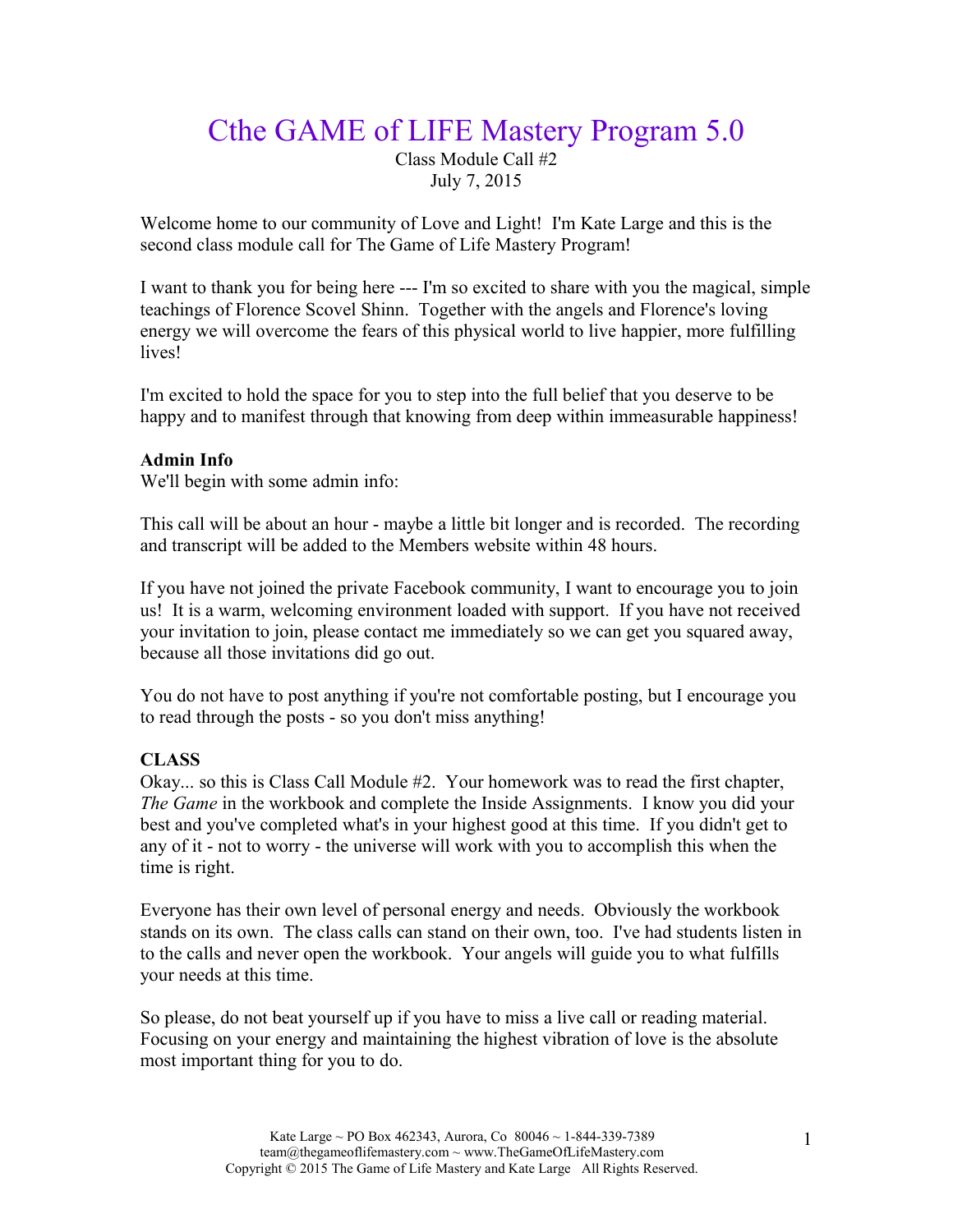If you have your workbook with you, please turn to the back side of the Introduction page. You'll see that the very last thing on that second page of the Introduction is a section to CLAIM your intention for this program. I'm going to ask you to write your name there. If you don't have your workbook with you, not to worry. When you do, please go to the page and write in your name.

For now, together as a group I'm going to claim our intention by speaking the word: *We, The Game of Life Mastery Community , now set and anchor our intention to heal the fear within us and reconnect with our Higher Self. We now prepare to receive all that is ours by Divine Right, under grace, in a miraculous way.* 

Many of you have been students of Florence for a long time, while others may be new to the energy of her simple teachings. Together, we're going to dive deeper into the power of Florence's teachings and expand the energy of them.

When I was first introduced to Florence's teachings, I was struggling to survive - God was taking care of me, because I was certainly doing a lousy job. I had given my power away and was lost. Then Florence's loving energy came into my life and the constant struggle stopped.

I had known all my life that there was something more - something bigger than me that if I could just tap into it, my life would be easier. I had been knocking at that door for years and Florence's energy opened the door --- and the struggling stopped.

Whether you've been struggling to survive or your life is really good in all areas of your square of life, but you know in your heart that there is something more... you'll find it here when you implement Florence's simple teachings, heal your pain of fear with the mastery tools and reach out for help when you need it.

I want you to always remember, that you are no longer alone in your quest to BE something more - and to live a happier life.

We will be rewriting your neural pathways of limiting beliefs and thought patterns - we started that last week. You're now in the process of shifting your energetic frequency to the higher vibration of love - to make the higher vibration of love your new normal state of BE-ing.

Florence called the neural pathways, subconscious records. She taught of our ability to rewrite these records a hundred years ago, but scientists didn't catch up to this truth till the 1960's. Prior to the 60's researchers believed that changes in the human brain could only take place during infancy and childhood. The scientific community believed and taught that the brain's physical structure was permanent - but it isn't.

...and we started the process of rewriting your belief in your Deserving to be Happy last week. If you weren't on the live call or you haven't listened to the recording of the call yet, you have access to it in the private Mastery website.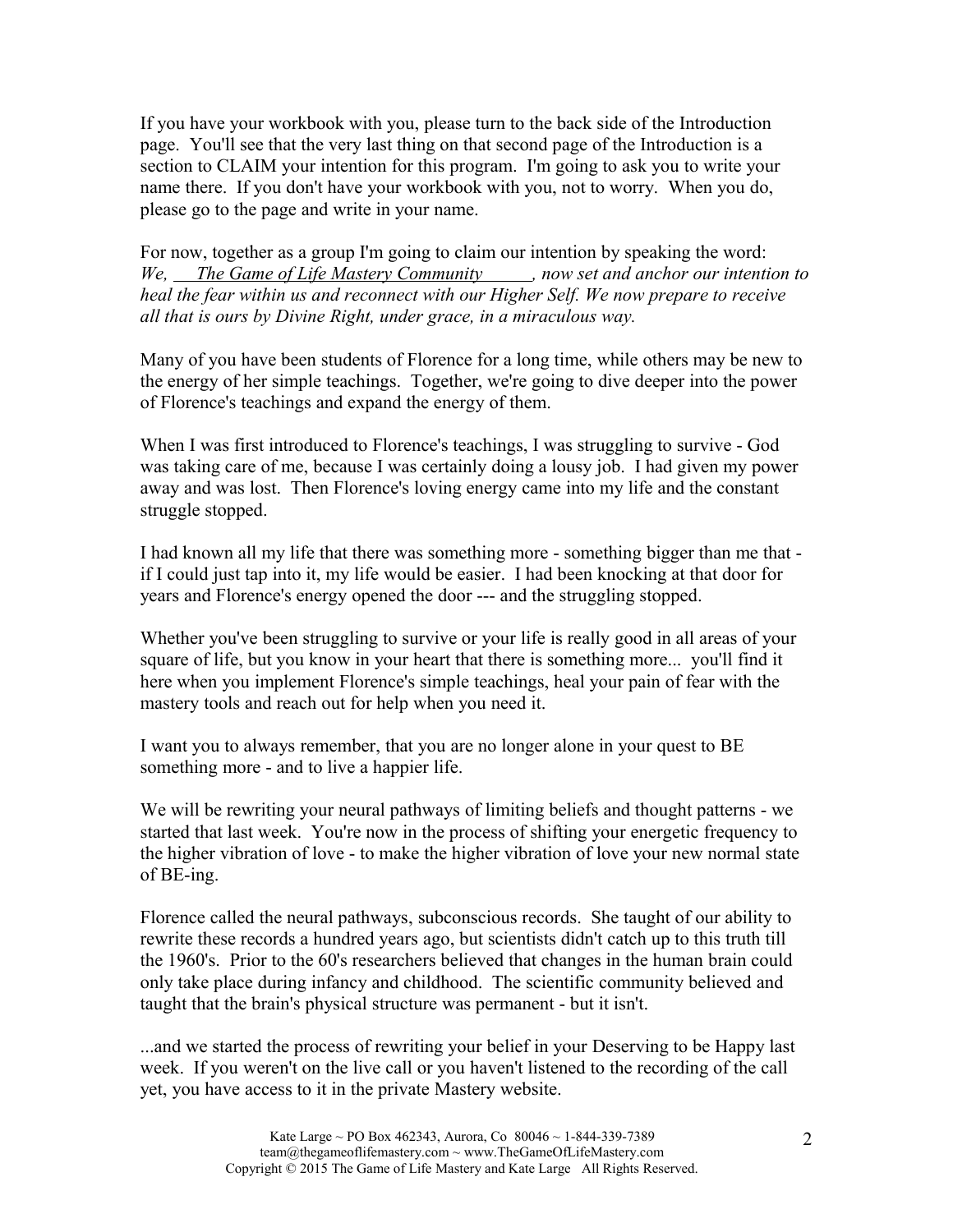These class module calls are experiential. We will be shifting energy in each call and holding the energy to rewrite neural pathways of belief that no longer serve you.

As we progress through the workbook and the class modules each week, you'll be at a higher level of understanding and energy so if you're a returning Lifetime Member or you're listening to this recording six months from now, the material we cover in the calls and the workbook, will have a new, deeper meaning each time you experience it.

This is the magic of Florence's teachings and ascension!

AND one of the main reasons this program has a Lifetime Membership!

## **Commitments**

In our intro call last week we explored the power of energy and how through our energy we create the experiences of our lives.

This week, I want to share with you the 5 Power Commitments for this program. I've posted this in the Mastery Tool Library - so be SURE to go there and download the 5 Power Commitments - print out the second page, sign and date it! If you don't have a printer, then I suggest writing the commitments out by hand and signing that paper. This is very powerful, so please do this for yourself.

These are the commitments: ---you may write them down if you wish, but they are in the Mastery Library.

1. Commit to Be-ing open to a new possibility. We've all read self help books, taken classes and programs - and we know a LOT, but knowing a lot of things comes with a price. Sometimes since we know something, we stop taking in new perspectives. So please, set aside the things you know and open your heart to your inner guidance and through that guidance take in what is presented here and hold on to what resonates and set aside what doesn't - it may be important later. And ask questions - don't be afraid to ask something you're wondering about - if you want to know, then its important - Ask!

I'll just share with you, that every time I present this program, I do the same thing. I set aside what I've known and allow the angels and Florence to show me what is important today.

Commitment #1 - commit to Be-ing open to a new possibility.

2. Commit to BE-ing in the moment. BE-ing in the moment gives you access to instantaneous creation. And the better you get at it - staying in the moment - the more quickly your energy will form into matter and you'll be experiencing what you wanted to create. When you step out of your physical life and look at your experiences as an observer, I believe you'll see that you're experiencing BE-ing In-the-Moment more and more easily.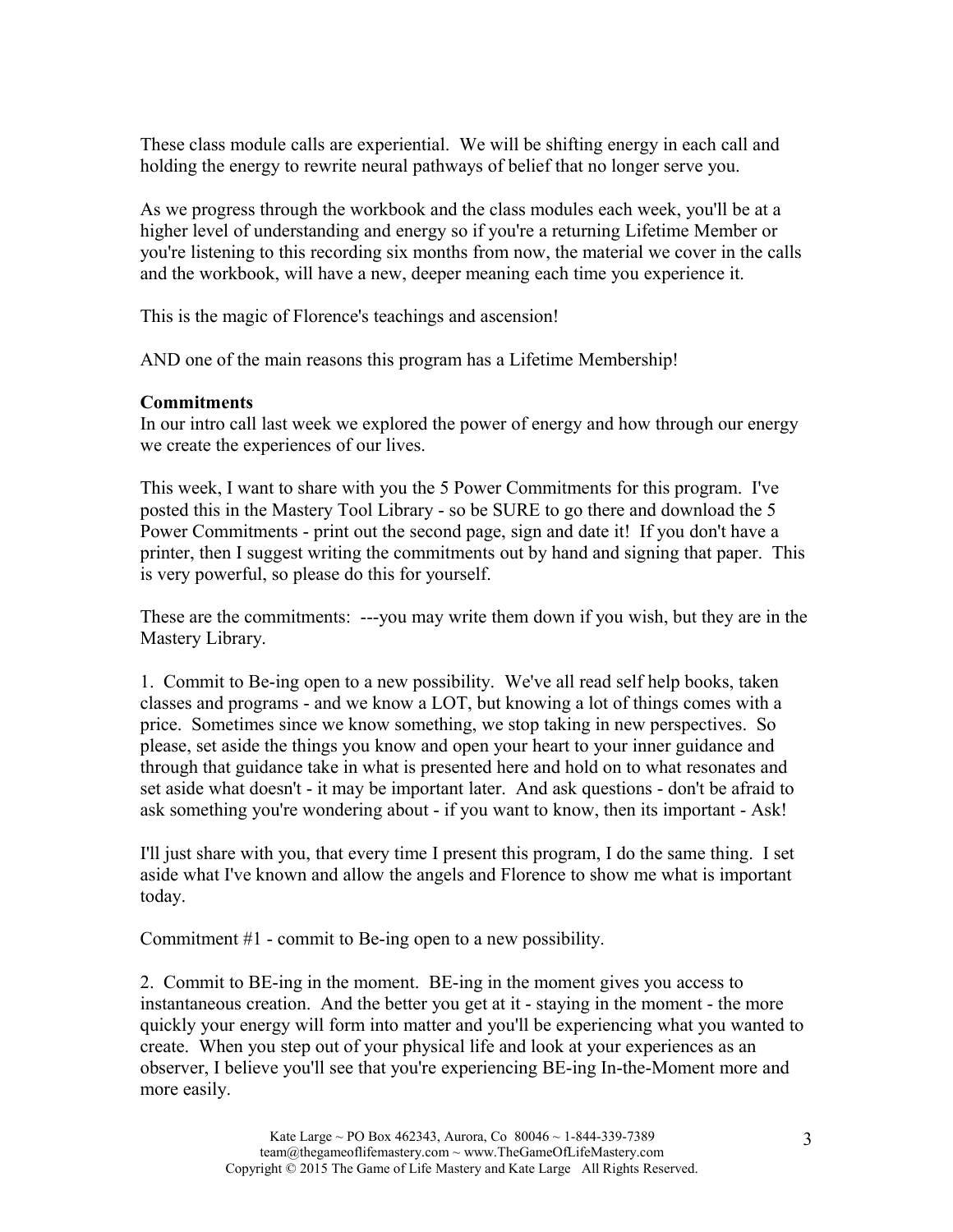Commitment #2 - commit to BE-ing in the moment as much as humanly possible

3. Commit to accepting responsibility for the life you've created and accept the fact that you have the power to create everything that brings you joy - your version of heaven on earth. Accept your life as it is. This doesn't mean give up on creating something that you'll love. Accepting your life as it is, removes anxious fear energy that may currently be your life's foundation. If this is the case, it will reveal itself during this program and you will have the tools and support to face it, disconnect from it and heal it so you are free to live your life in joy and happiness instead of fear.

We don't readily accept things because we either consciously or subconsciously believe acceptance is painful. Being in pain is painful. Accepting our lives as they are sets us free to create something better.

Commitment # 3 - commit to taking responsibility for the creation of your life and be willing to fully accept and step into your power to create what you really want.

4. Commit to choosing to BE in the highest vibration of love humanly possible. Love is the strongest magnetic force in the universe and consciously choosing to BE that energy changes everything. The shift to love energy will challenge less than love beliefs and thought patterns of the subconscious. This mastery program provides you with more tools than you'll use to bring your subconscious into alignment with your conscious and superconscious.

Commitment #4 - commit to choosing to be in the highest vibration of love humanly possible.

5. Commit to addressing the feeling of being tired quickly. When we're tired it is easy for fear to sabotage our progress. Fear sneaking in is a sign to evaluate: am I tired? Then take the action steps to rest your body and reclaim love or above energy.

Commitment #5 - commit to addressing the feeling of being tired quickly!

Simple - very simple commitments!

The Jumpstart Your Power exercise that the angels gave me to shift my energy quickly is in the Mastery Tool Library. If you have not listened to it yet, please do so. You'll find it to be a priceless tool to help you reclaim your love or above energy. The audio of the exercise and the PDF file of the 5 commitments are available in the Mastery Tool Library in the private Member's website. Be sure to download those files.

You're committing to shifting your energy to the highest vibration of love possible. Be conscientious when working with energy - and that is every moment of every day... by the way...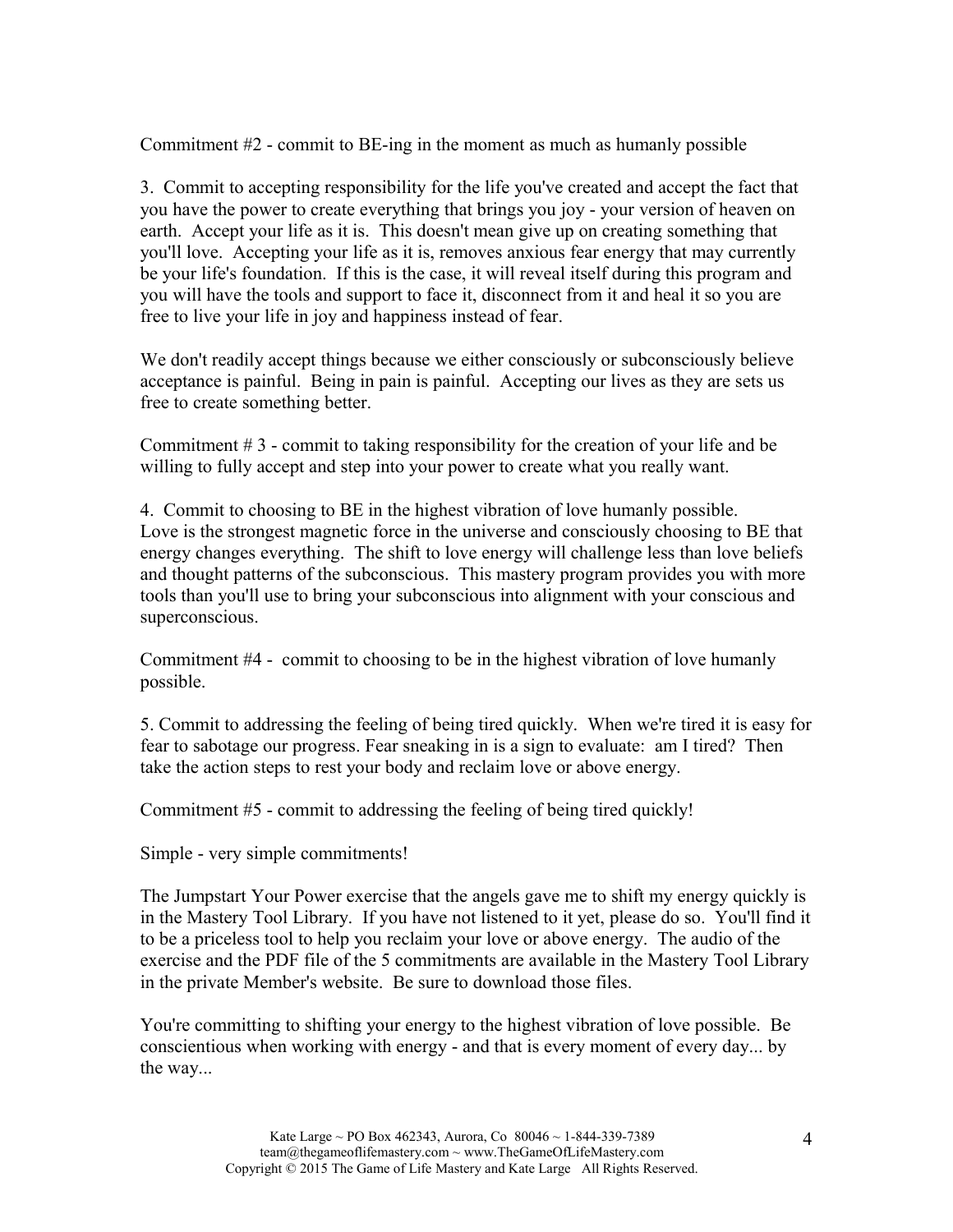If less than love energy is holding you back, know that it can be very powerful - just because you can't see it, doesn't mean it isn't there. Fear energy can paralyze you if you let it. We don't see radiation - we don't see that energy, and its lethal.

If this - this fear energy is hiding in the shadows of your heart, it will be revealed and you now have the power to face it, disconnect from it and heal it.

However... you are human - me too - and the human way of doing things is to take that fear energy back and play with it - especially when we're tired - hence the importance of Commitment #5.

So be conscious of taking fear back and playing with it once you've processed through it.

We can heal an energy to its core, but if we consciously or subconsciously decide to take it back and play with it, to some degree we recreate the wound all over again.

How many times have you prayed and given things to God - letting go of the worry of it, then taken it back and played with it - taken it back and worried about it some more because you didn't fully trust God to handle it - or God wasn't working fast enough for you? I've been there - I've done that.

Acknowledging that you've taken it back is the first step to stopping this cycle of behavior! AND... if you have NOT met your Worry Angel, please go to the Mastery Tool Library and download the Meet Your Worry Angel guided journey. If you have the time, listen in to the full program of meeting your Worry Angel - it is listed under Programs in the Mastery Tool Library.

So... don't beat yourself up if you take some fear and worry back and play with it - this is what we humans do - its how we're wired - its our normal way of living.

Together, we'll change that normal way of living - playing with fear - and by the way, playing with fear is like playing with grenades, you don't know when one will go off and suck you into a vortex of being lost.

You're in this program. I want you to know - to really know in your heart, that that sense of being lost is already within your power to stop… now, because you know how to choose the energy you want to BE in.

You're magnificently stepping into your power now and through your love and above energy you're transcending physical world fear.

So if you take fear and worry back to play with, don't beat yourself up about it - its only a problem when you don't catch yourself doing it and you play with it for a few days, weeks or months, then realize you're back to square one. Instead of beating yourself up congratulate yourself that you discovered that you're playing with it again - and take the action steps to heal the energy!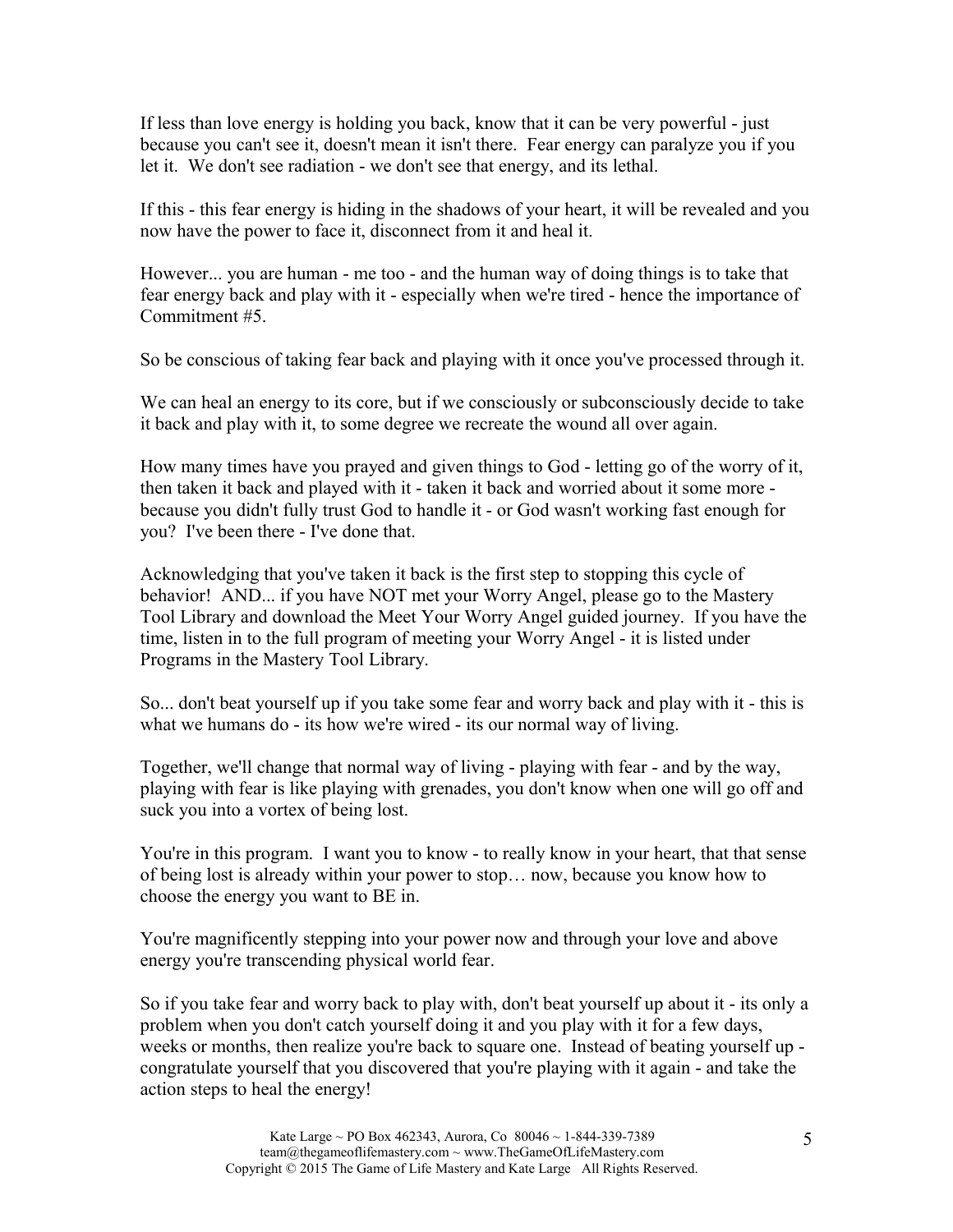## **Shifting Energy**

Now... I want to get really clear on shifting our energy. When we shift our energy raising the vibration, we begin an energetic transformation at a cellular level. We begin to change the reality of our lives from the inside ----- because our reality is created from within.

Florence talks about man creating his life "through" him - its through our energy that everything in our reality - everything in our lives, has been molded into experiences and material things.

And no matter who you are or what you have or have not done in your life, you have the ability to create something new and different as your every day life. And the energy of our planet is supporting you to do this more quickly now than ever before!

I talk about no-one getting to opt out of the higher vibration of Christ Consciousness love energy that's sweeping every aspect of our planet. I know that to listen to the news there are terrible things happening. People are doing terrible things, secrets are being revealed - and the darkness... it can no longer hide from the light because there are so many who are shifting into that higher vibration of love - like you. And the light is winning.

As individuals we're being affected by these waves of Christ Consciousness energy and what its doing is revealing less than love energy that we've suppressed - energy that we may have been suppressing for years! And its a normal part of our every day living.

The way that energy is being revealed is through life experiences, relationships - anything that's going on in your life that you feel some resistance coming up - and we talked about resistance last week.

Something happens that we're not in agreement with and there it is - that energy that's uncomfortable - and we can feel it in our body - and even though we are of love, that Divinity of God... we're housed in a human body --- and the human body takes on the fear energy of this planet. We're taught to take this fear energy on as babies - to be afraid. And at some level that fear has written a neural pathway in our brain of our worthiness or unworthiness to be happy.

And the light - this fluctuating energy of light - is revealing this hidden, less than love, dark energy of fear - and that fear stems from somewhere - it could be from this lifetime as a baby - as a child - as a toddler, something happened that we constructed the belief that we were a problem, we weren't worthy, we weren't lovable, or it could be from a previous lifetime.

Sometimes this fear energy is quick to heal - we can simply use the Jumpstart Your Power exercise and be done with it - but for the stronger less than love energy we need to locate the core of it - locate its origin - and heal it by facing and disconnecting the cords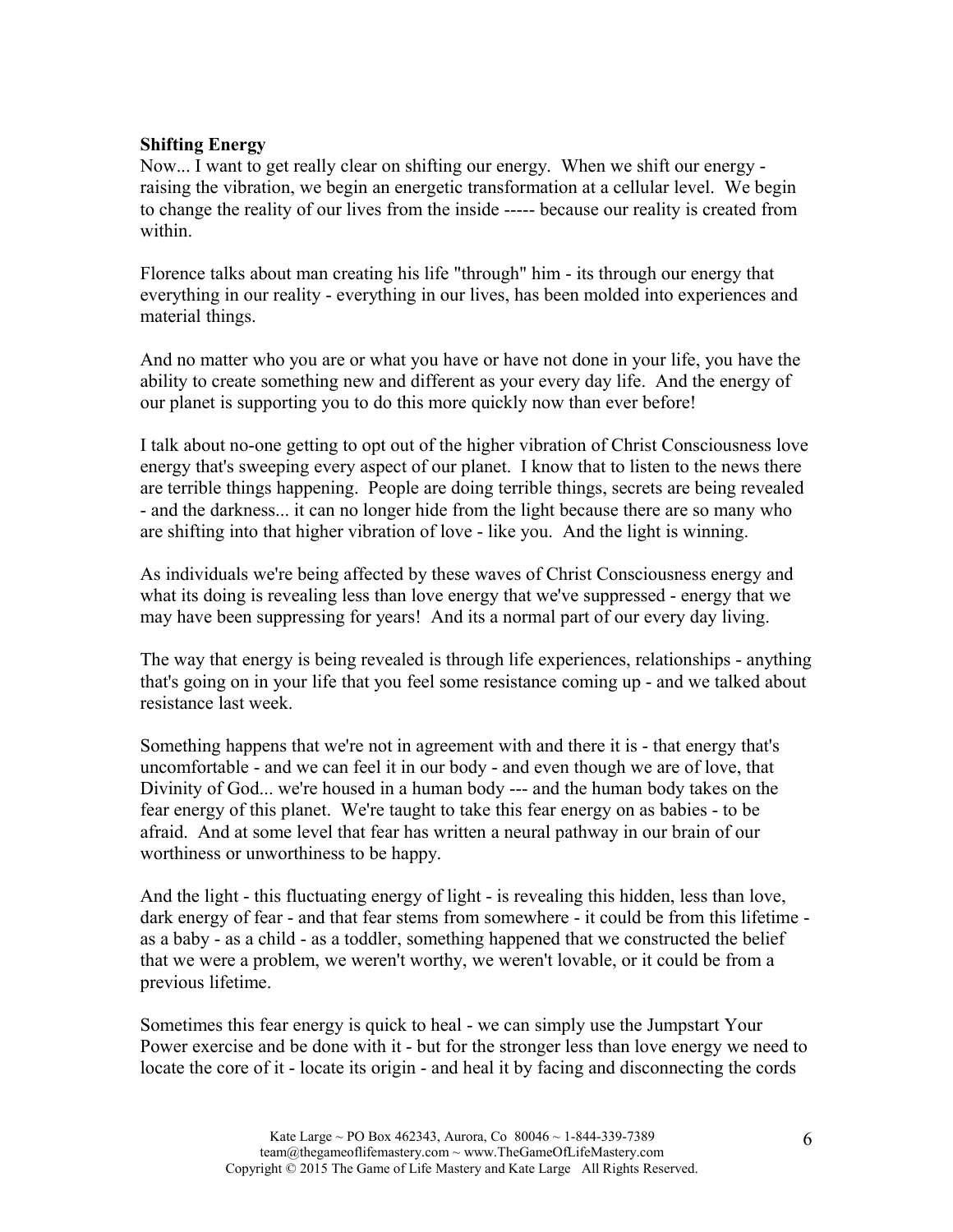to it. We're going to be doing that in this program - on the call and I'll let you know when to get ready for that.

Years ago, the paradigm of living was to search within to discover what you needed to heal - we needed to dig. On page 14 of the workbook I say its critical to dig out beliefs and thought patterns that no longer serve us. Well… the workbook was originally written in 2009 and things have changed. The new paradigm of living is to identify the energy we wish to BE in and whatever needs to be healed will be just simply be revealed. I'm thrilled to share with you that the workbook will be in its second printing later this year and that part will be changed.

So... we no longer have to dig for limiting beliefs, thought patterns and fear. This new paradigm of living is this:

- 1. shift our energy to love and above
- 2. fear energy reveals itself as resistance

This is where so many people throw up their hands and give up - thinking that shifting into the love or above energy - that place where it feels really good - is ultimately too painful to stay in.

They don't know what to do with that resistance energy.

You, the angels, Florence and I are going to go through tool after tool to help you discern which one works best for you and to know what to do. No matter what's going on in your life, you have the ability to choose a higher outcome. You can make changes and having all these wonderful simple tools will make those changes so much easier.

*The Secret* taught of The Law of Attraction and gave examples of people who have used it and created miraculous lives, but it did not tell you *how* to identify energy and how to focus and harness its power. We're going to do that - we're going to walk you step by step to harness and focus the power within you to do just that - create a new reality.

The basic steps are the same, but the tools you need to get there aren't the same for everyone. This is why there are so many tools in this program - use what works for you and set what doesn't aside - it may be of use to you at a later date. Many of you have brought tools with you - use them and incorporate what's in the mastery tool library - use whatever works best for you!

Again, the magic of Florence's teachings is ONE, - how simple they are, and TWO, every time you read her words you'll find something new that you didn't read before something that speaks to your heart - directly to your heart as if it were written just for you moments before you began to read her words!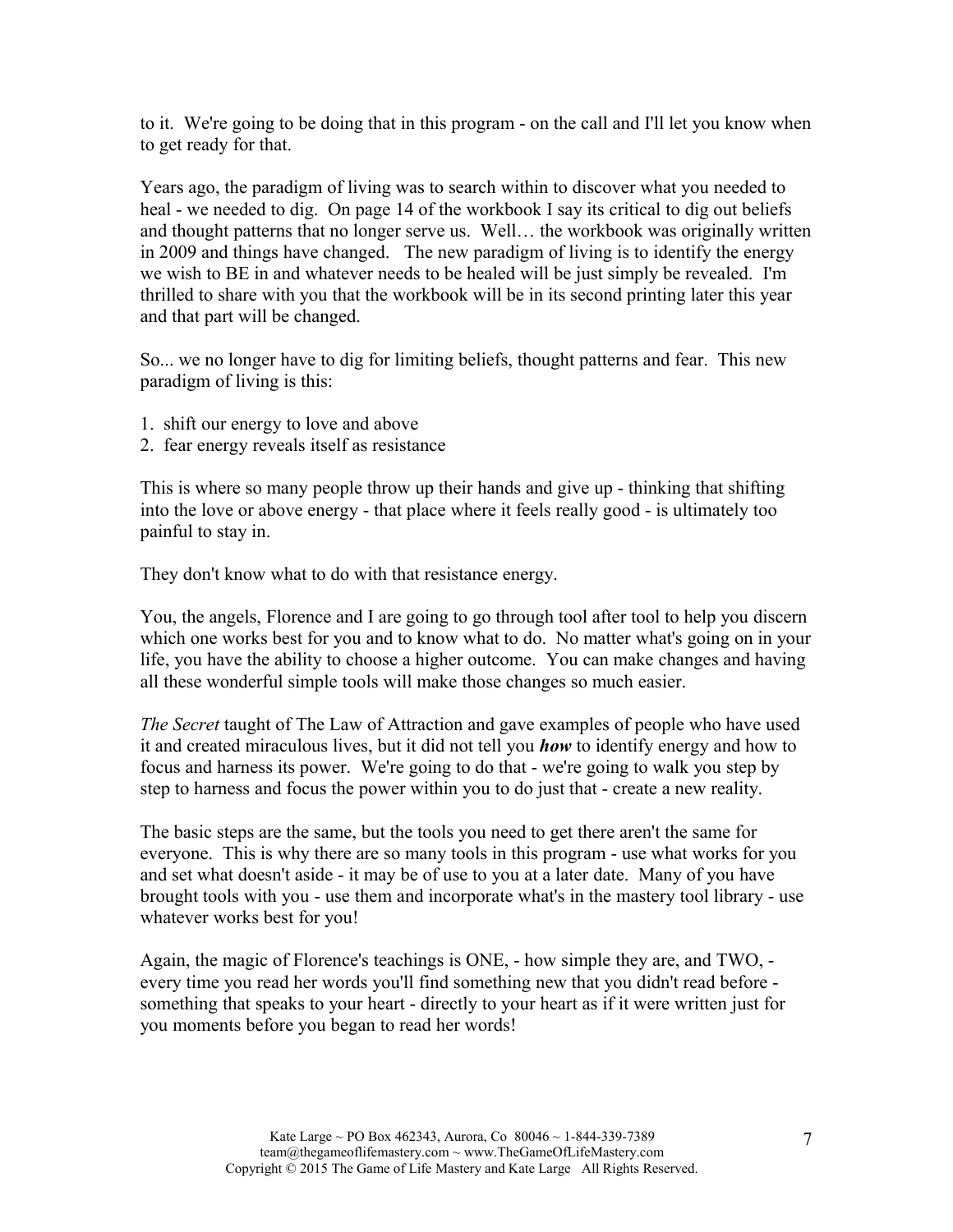So the bottom line is this... when you set your intention to shift your energy to create a new reality, whatever less than love energy that's buried within the shadows of your heart will be revealed. Know that energy began with some form of victim experience.

Something happens to us where we are the victim. Someone we trusted generated less than love energy within us through some kind of experience - and we felt unlovable, not good enough, unworthy, undeserving ---- we experienced shame and guilt --- and this energy may have begun as babies or toddlers through something we didn't understand --- and it stuck.

We held on to it as the real deal - the truth. But the truth is that you're a limitless powerful spiritual being of love and light and you deserve everything that makes your heart sing with joy. EVERYTHING!

We were born with - that belief that we're limitless possibility with the world at our feet... Then this victim energy overwrote your neural pathway and you began to vibrate at a level of fear.

This began your archive of limiting beliefs that you've used to create the reality you live in today.

Through your child's mind, or previous life, you held on to this victim energy through unforgiveness. As a toddler or young child, you didn't know how to forgive....

And by not forgiving the situation, --- people involved --- or ourselves, the cords grew... binding that energy to us. And our subconscious took in more physical world teachings and conditioning of fear and fed that fear energy to the original victim energy - making it stronger.

And through this subconscious vibration of beliefs we've created the reality of our lives for years.

But now you're changing all that! And we began last week by setting into motion the new belief that you Deserve to be Happy. This energy began rewriting your neural pathway of belief that's held you back in some or all areas of your square of life.

#### **3 Levels of Consciousness**

In the first chapter of the workbook Florence shares insight to our conscious, subconscious and superconscious.

Our superconscious knows that we're limitless possibility in raw form. Our superconscious knows - our Higher Self KNOWS and fully understands that whatever we can dream of is already made manifest at a higher plane of existence. That's how we can dream of it - its already there - that's how we can think of it - that's how the idea pops in our head!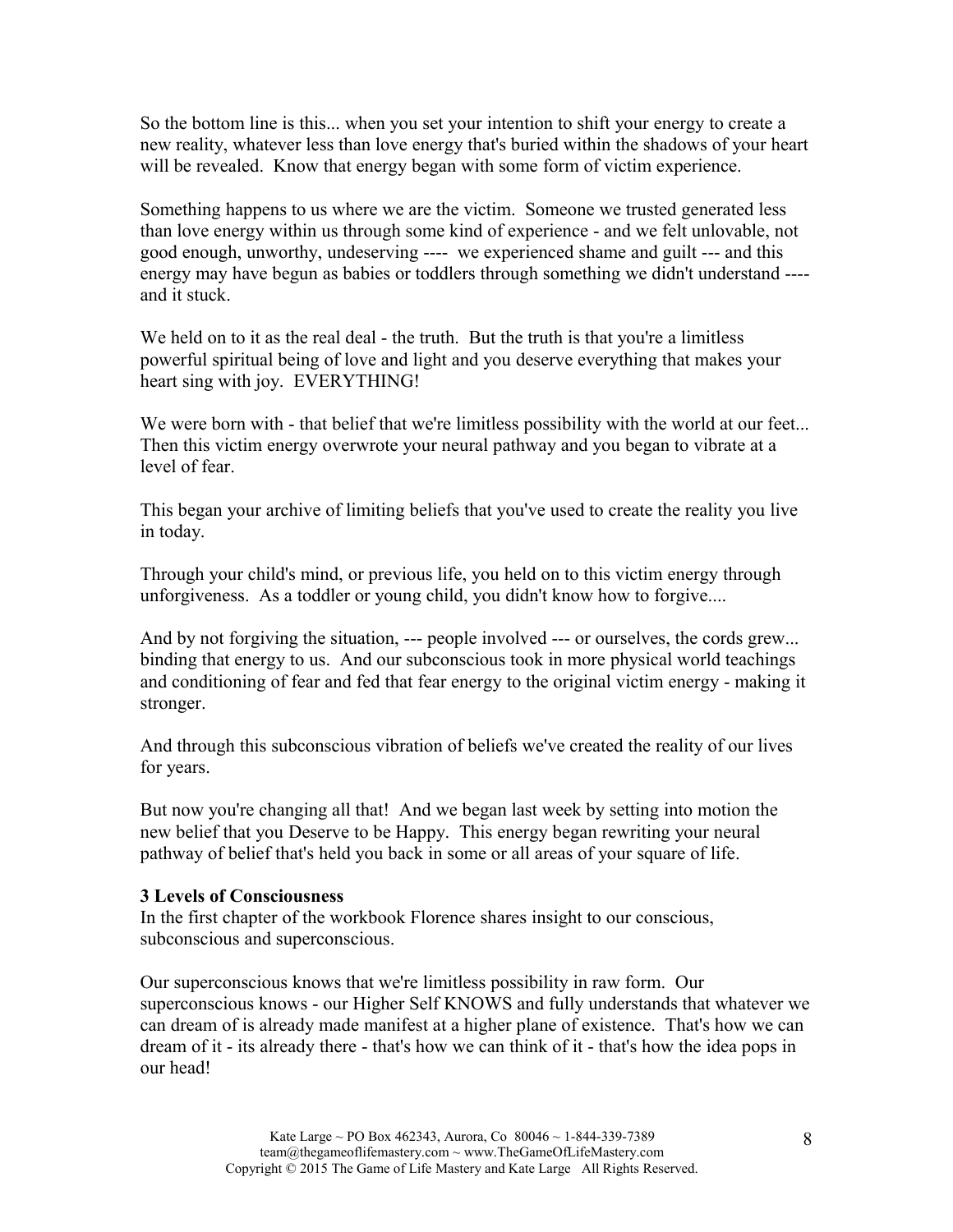Our subconscious hosts all the teachings and conditioning of the physical world that tells us we're undeserving, not good enough, not lovable, unimportant, and unworthy.

The subconscious believes this --- AND it believes that we're limited in what we can be, do and have.

Our subconscious believes this because neural pathways in our brains have been written with this information, so it must be true.

Our superconscious knows limiting beliefs are not true ---- and the conscious... the conscious has struggled, trying to get by, trying to be happy, wanting to believe we can experience something better, but afraid and unsure of how to make that happen.

Because when we try to create something better, painful energy of the past comes forward to be healed and we don't know what to do with it, so the limiting beliefs held by our subconscious win again and we stay stuck in a life we really don't like.

I want to be very clear... that when we shift our energy into that higher vibration of love something you really want to experience - that energy - and the resistance energy, that pain of something from the past that goes, *"You can't do that - it won't work - you're going to get hurt"* when that comes forward, so many times it freaks us out!

I want you to know that the energy of that experience... that energy that you feel - right then, right there - is the worst it gets --- that panic of fear - that's the worst it gets. Because when you start looking at it - it begins to lose its power because you're bringing it into the light. And the darkness cannot exist in the light.

You're looking at it - observing the energy and when you observe energy, it reacts differently. It reacts differently when its observed than it does when it is not observed and this has been scientifically proven.

This is what you're learning to do in this program --- to FACE less than love energy and when you face it - it loses its power - you bring in the light and the darkness cannot exist in the light. And if there are any cords that are connecting you to it, we're going to learn how to disconnect those cords. I will walk you through it step by step.

If you need to disconnect cords now, you can use the Disconnect the Cords to Heal the Wounds of Your Heart program in the Mastery Tool Library - it walks you through the process step-by-step.

I want you to be really clear on this:

When you shift your energy to the higher vibration of love, anything that's been hidden will come up. In the past you were probably alone in trying to process through this and you may have been uncertain on what to do. You're not alone anymore. You're fully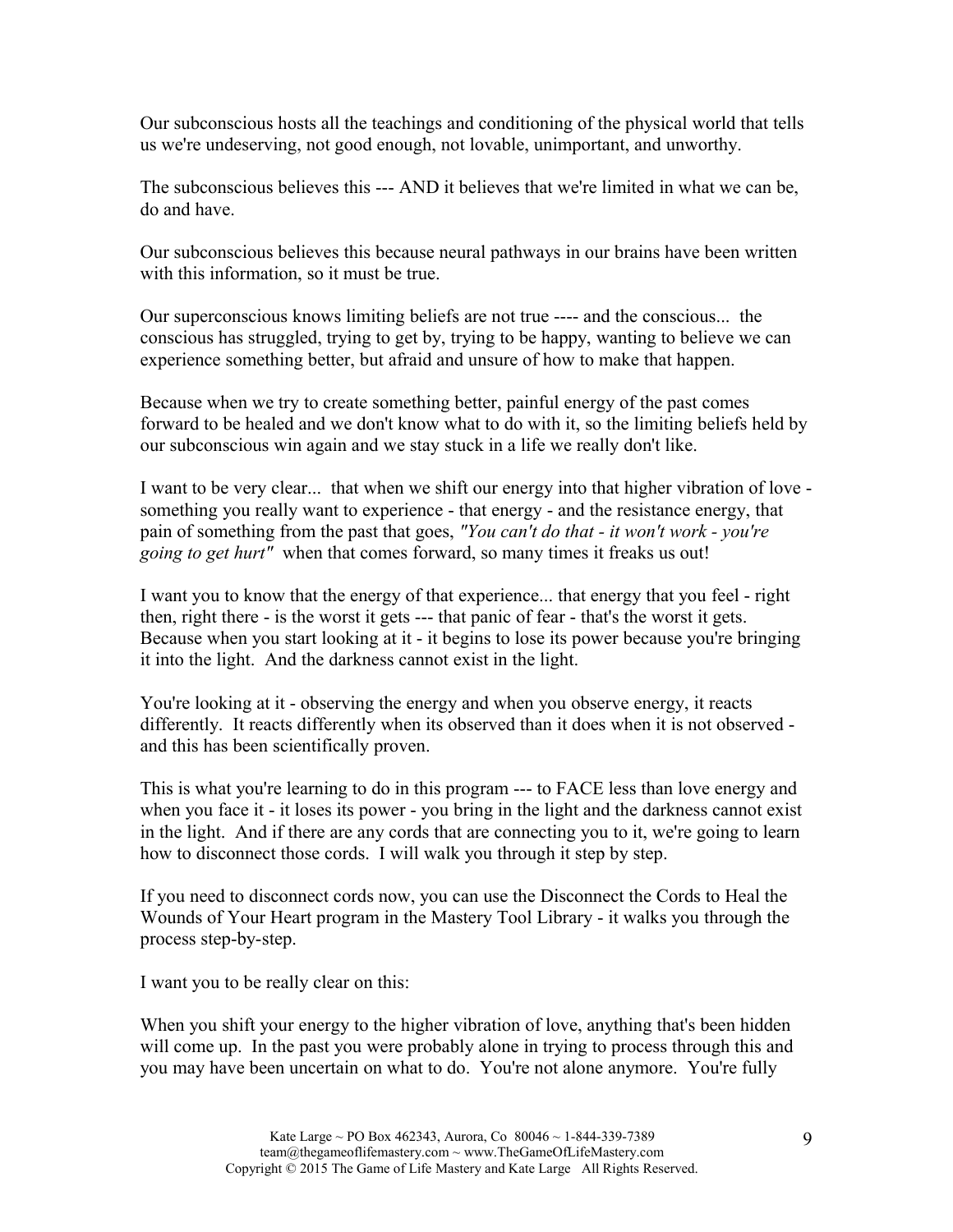supported by other humans - including me to safely process through deep rooted pain of the past. And there will be things that come up that totally surprise you. Don't be afraid.

It's through our conscious awareness that we begin to change our reality.

So this is what happens: \* we consciously realize we don't like what we're experiencing

\* then we hook up with the superconscious and decide on what we would like to experience - something we already have at a higher plane of existence - something that already has our name on it - so if you can dream it - its there! You can HAVE it. You can BE it. You can DO it!

\* and we take action steps to achieve what we really want - whatever we're guided to do by our Higher Self, our intuition, our Angelic Team.

\* But when we step into a new vibration of consciousness - a higher vibration, *it challenges the lower vibrating beliefs of the subconscious by resurrecting pain from the past.*

So the fear filled energy of the hidden beliefs that have blocked us from having what we want come forward to be healed. They're not coming forward to punish us - they're coming forward to be healed!

\* but most people don't know that.

We don't understand that the fear filled energy is in our face to be healed ---- all we know is how painful it is.

And we judge our attempt to create something new and different in our lives - to create happiness in our lives - as a failure because all this pain came up ----- when the reality is, its an opportunity to heal deep seated painful beliefs and thought patterns so we can be FREE to experience a new reality - something better.

The human thought process breakdown is not knowing that the uncomfortable energy we feel in our body is based in a belief - a belief that is painful for us. A belief that began as a victim experience...

A belief that is not true...

For years, we've been taught to "let it go" - to "let go" of the belief....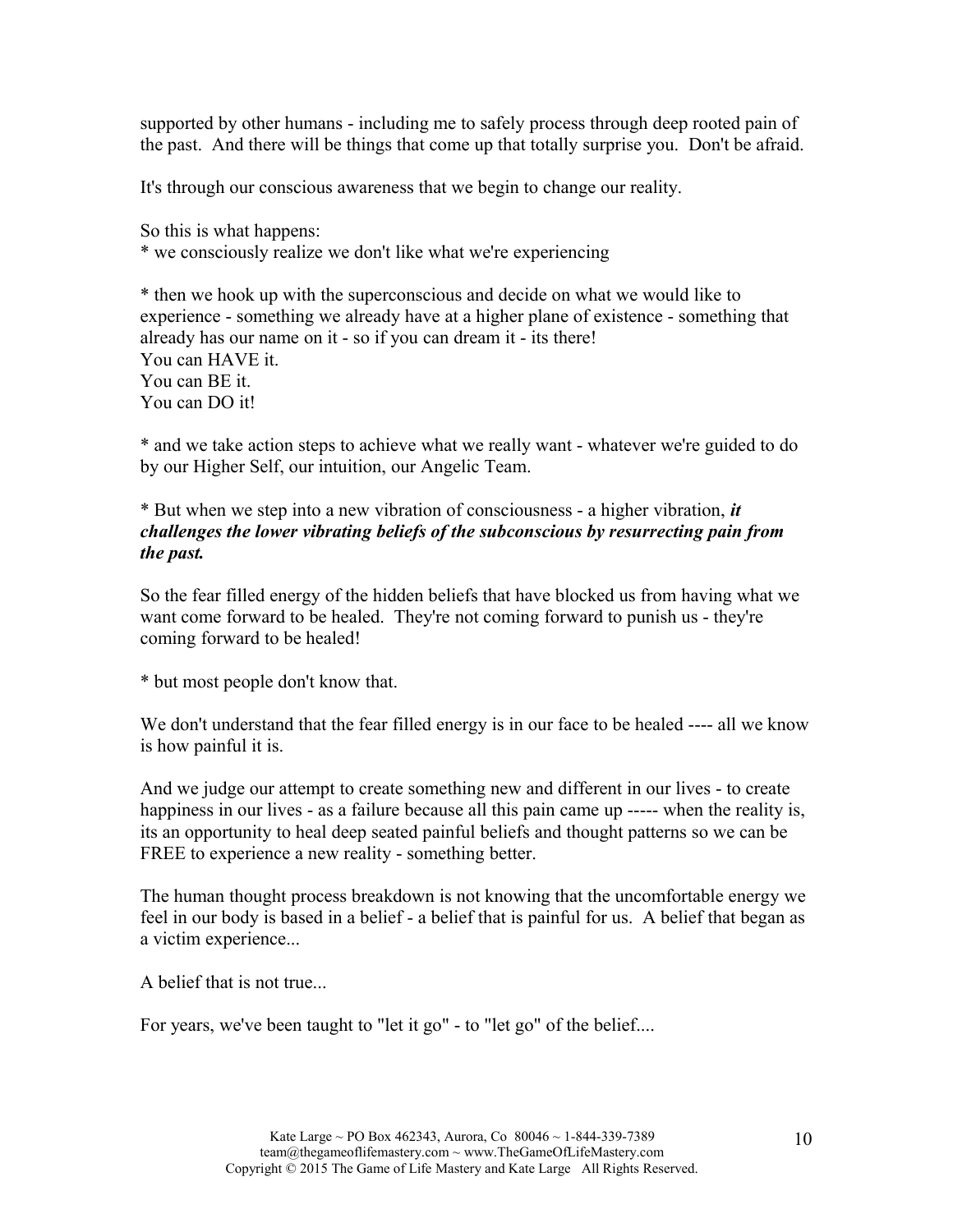But we live in a human body and the human body functions from a brain and the brain operates through neural pathways of belief - and letting go doesn't rewrite the neural pathway.... but shifting the energy of what you wish to experience does...

And to fully shift your energy, there's a process...

1. identify the energy you wish to experience and this energy can be for anything - last week we chose happiness - which is the basis for everything we want to Be, Do or Have

2. shift from the energy you're in to the energy you wish to BE

3. acknowledge, face and disconnect from any less than love energy that's revealed - by bringing it into the light.

4. claim that new energy and use the Re-write Neural Pathway exercise we talked about in the last call - the PDF file is in the Mastery Tool Library on the private website. Use the exercise for 28 days to rewrite the energy of the belief that's held you back.

5. Consciously choose to be in the love or above energy as much as humanly possible.

This works for everything! If you need help, reach out in the private Facebook community - that loving community of support. I'm in there. I'm there to help you and your fellow mastery students are also there to support you - and I've seen where a few of them have actually written, "If i can help you, please reach out to me personally!" The mastery community is awesome! We've all walked these shoes before - no matter who we are - and we will support you!

So... Prosperity, joy and happiness begins within - with the energy of our mindset - to rewrite our governing neural pathway of belief.

When we think about it, we can tell our subconscious, I don't believe I'm not worthy, undeserving or unlovable - I believe I'm good enough, I'm worthy, I'm deserving, I'm lovable.

Unfortunately saying these statements once in a while without the full force of the energy shift behind it will take a LONG time to rewrite the neural pathway of "not good enough" - if ever.

Shifting and maintaining our energy at the higher vibration of love daily for 28 days maybe not as long - depends on what the neural pathway is for you is. That will rewrite that neural pathway of belief and empower you to create the highest outcome possible for you in every area of your life.

With the neural pathway re-written, your three levels of consciousness can be brought into alignment.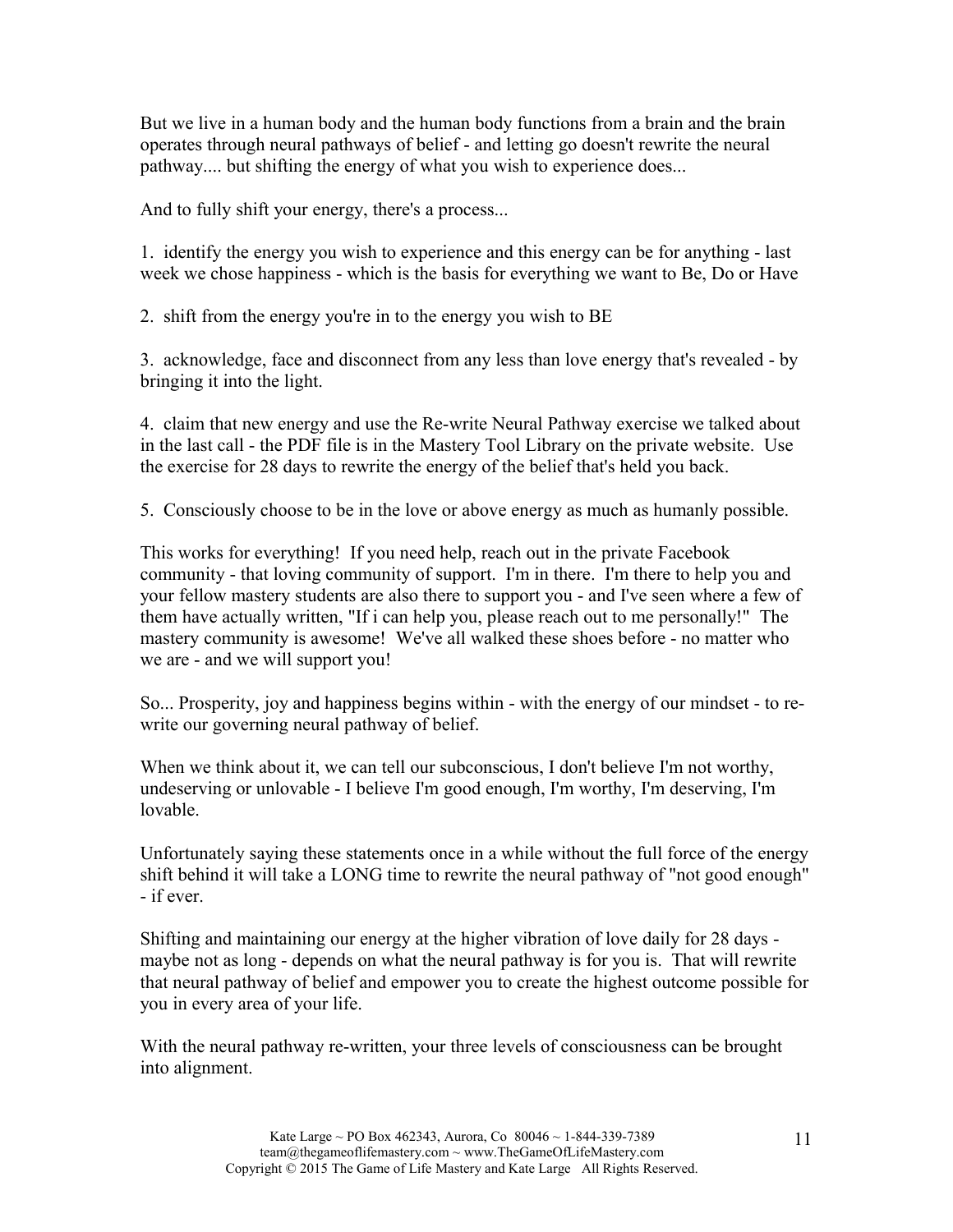So... we began our 28 days to re-writing a neural pathway of belief last week.

Our power lies within our ability to choose the energy we wish to BE, and we have the opportunity to choose in every moment - even when something awful happens.

Once the initial shock of a painful life event - when that surprise has worn off, we then have the ability to choose what energy we wish to BE in. It may take a few minutes for the shock to wear off --- it could take a few days, but when that happens, when that shock has worn off... then we can choose less than love, or love or above.

Last week we learned that our little dog, Majik - our little boy with four paws, has bladder cancer and it is serious. The prognosis for bladder cancer in dogs is not good. It took me three days to overcome the shock of the information.

Your prayers helped me to process through this pain and I'm very grateful to you - I want to thank you! I'm happy to report that between Majik's medication, Chinese Herbs, Holy Water blessed by John of God, your prayers and healing energies, Majik is improving! Oh yes... my Dad, Big Jim and the angelic realm, they're reminding me that they're helping too - and I know they are!

I want to add here, that if you're grieving the death of a loved one, you must allow your human body to grieve...

Okay... so... when we recognize that we're vibrating at an energy that is less than love ---that less than love energy creates life experiences that we don't like. So when we realize this, we must CHOOSE to BE a different energy to take our power back!

## **FEAR Energy**

I believe the number one struggle for humans is fear. Sometimes we live our lives drowning in fear, but never physically dying - I know about this, because I've done it... for years...

The key is to recognize fear energy for what it is - and most of the time it manifests in our lives as worry.

#### **Self Sabotage - Worry**

Being worried or concerned about something is not of love energy - so when we're worrying about something or concerned about something, we struggle in the dark - and that's what it feels like - struggling in the dark.

This is very important - write this down! Worry blocks us from seeing opportunities and possibilities.

And to be really clear ---- being concerned about something is a form of worry energy! So you really need to just knock it off as best you can.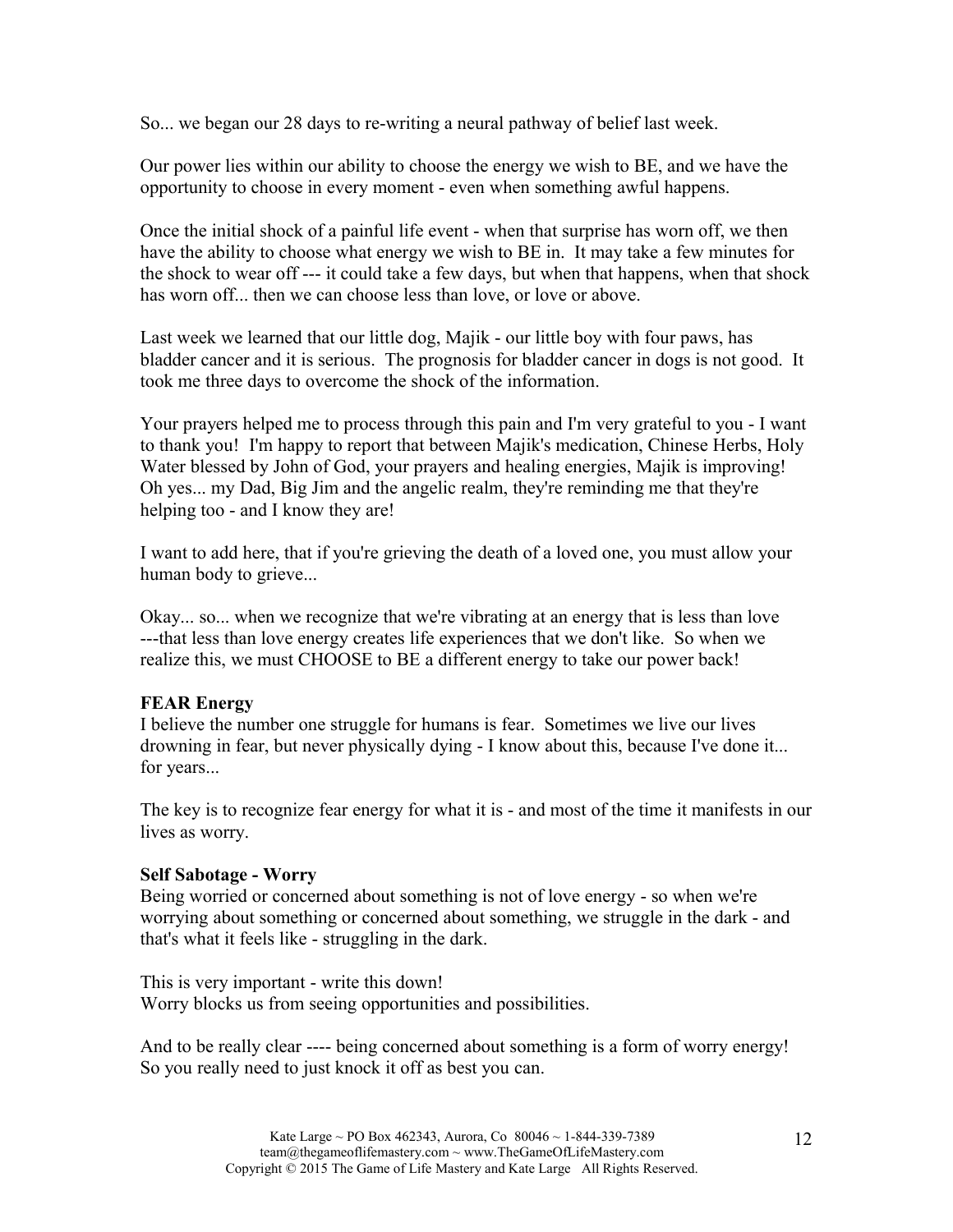We create our reality through the spark energy of our thoughts - and that energy forms matter and we experience that formation as our reality - as experiences and material things.

Worrying is living in the energy of fear of something that hasn't even happened yet. The energy of worry is based on an illusion - a perception of the human brain that's not made manifest as a reality - yet --- but it probably will manifest as our reality if we keep focusing on the painful energy of worry...

As humans, this is what we're wired to do. Society teaches us to worry and to be afraid. We're led to believe that being concerned about someone or something is the loving responsible thing to do.

We're taught that if we don't WORRY about our lives and people we love, then we don't care. But this isn't true.

The reality is that when we worry about something, we give our power away - and without our power, we're helpless to create something different - something that's not of worry energy.

Worry makes us feel isolated and alone and it attracts to us what we're worrying about.

What we must accept is that anything less than love is fear.

Fear cannot exist in love and love cannot exist in fear - we're either in love energy or fear energy, never both at the same time. Its one or the other.

The reality is that worrying is energy that holds darkness.

And when we worry about people we love, we surround them with darkness instead of light. When we pray for them from the love of our heart, we surround them with light. Then when we worry about them, we negate our prayers because we turn out the light.

I know you try to let go of worry, you push it away and you give it to God and then... you take it back and play with it. I know you do this - because this is what we humans do - take it back and play with it!

I encourage you to go to the Mastery Tool Library and listen in to the full program to Meet Your Worry Angel to get more insight into overcoming the human need to worry!

#### **Shift to Love - Cleanse and Clear**

For this class, I want to share with you a very powerful healing, cleansing journey with love energy. I love this experience and it is incredibly powerful!

But before we begin, we'll quiet our minds with the exercise I learned from Deepak Chopra - and I use this with permission of the Chopra Center: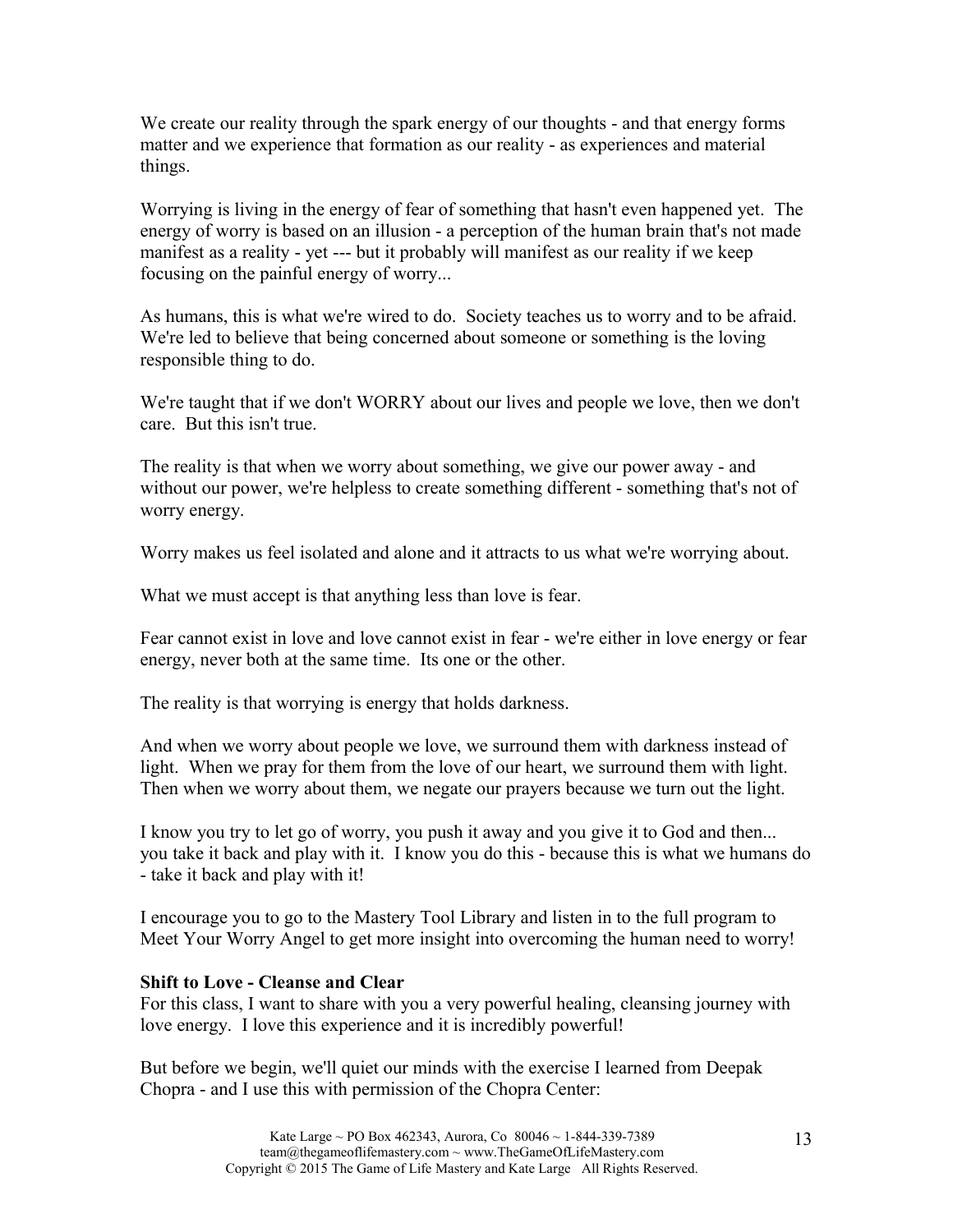First let me preface it by letting you know we're going to ask some questions during the exercise. Don't get hung up on trying to answer them – simply LIVE the questions and life will move you into the answers.

#### **Quiet Your Mind**

Place your feet flat on the floor. With your hands gently in your lap, close your eyes.

Focus your attention on your heart - on the beating of your heart - and take a deep breath. Now shift your focus to gratitude of the blessings in your life and embrace the energy of gratitude. Take a deep breath of gratitude.

Ask yourself these questions – don't try to answer, just ask: Who am I? What do I want? What's my purpose? What makes me happy?

Now simply allow yourself to be aware of your physical body. Your hands in your lap – your feet flat on the floor.

Now focus again on your heart – allow yourself to hear the beating of your heart as a sound or feel it as a sensation.

Take a few deep breaths and breathe fully from your heart...

#### **Cleanse and Clear Guided Journey**

Together we set the intention to connect with the angelic realm of healing love.

And so we begin… With the highest of intentions we pray…

Father, Mother God, Creator of All That Is…

Surround us with your divine white light of healing love and allow only those of the light of God to connect with us. We ask for your presence to help us to connect with the divine love of you, our creator, to heal all aspects of our being. May this love dissipate our fear and shift us to the glorious state of love. Bless this divine intention to connect with the love that is our essence.

In deepest gratitude, AMEN

Breathe deeply and focus on the experience of your breath. With a slow deep breath, allow yourself again, to feel the beating of your heart... beating as one with God.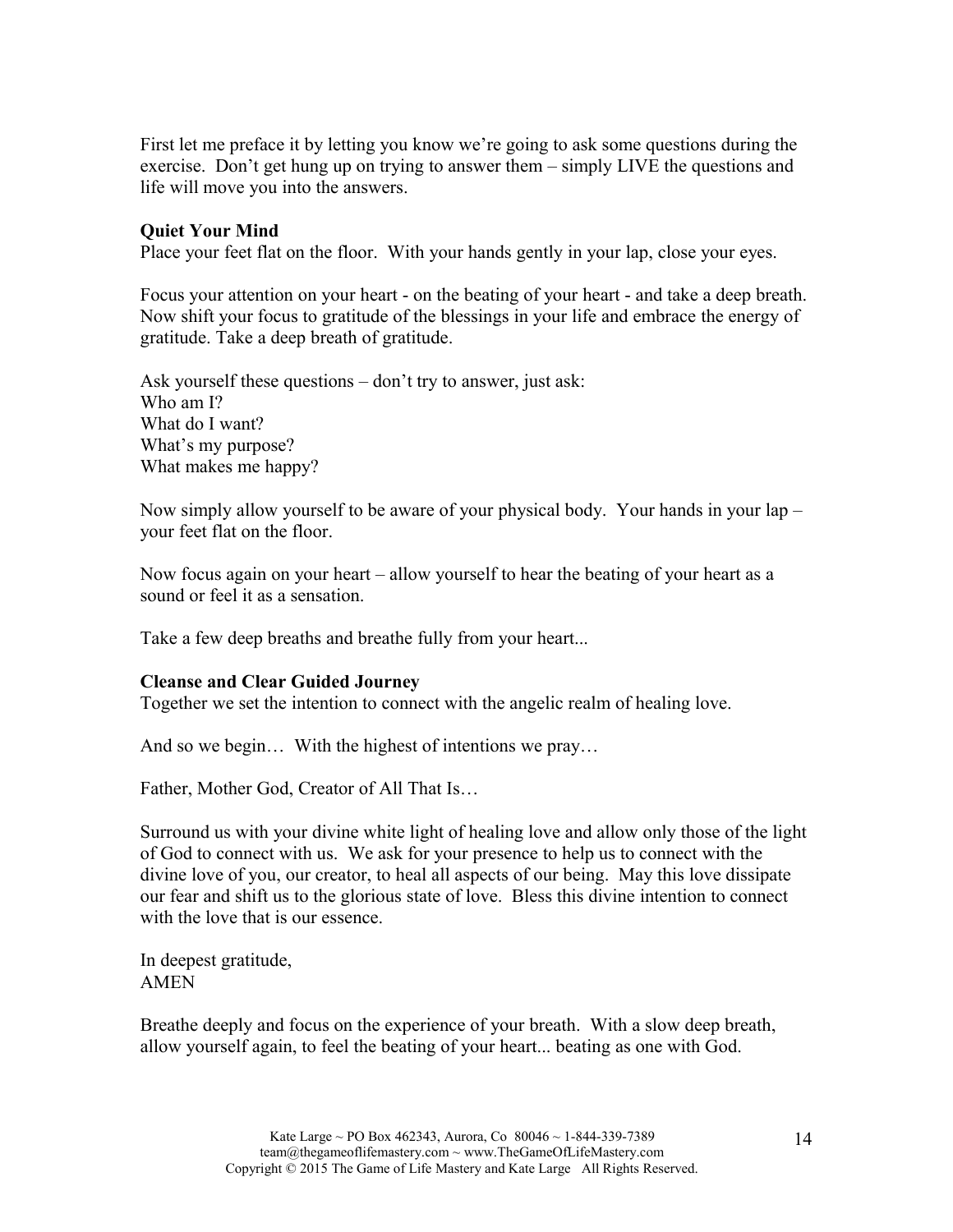See before you a mighty oak grounding tree. Step forward and gently touch the bark of the tree. Step into the welcoming heart of this beautiful oak tree. Becoming as one with the tree - as one with the life force energy of the tree...

Notice your feet mold into the tree's roots and travel through the soils of Mother Earth to the core light at her center.

Take a deep breath and feel the vibrant healing energy of Mother Earth as it flows up the roots to your legs… through your body… to your heart.

Notice the branches of your tree open wide to the breath of God. Take a deep breath and expand the healing love of God and Mother Earth within your heart and throughout your body. You are One with God...

Now see before you the hand of a healing angel reaching for you from the other side of the tree. Take the angel's hand and step out the other side of your grounding tree into the realm of the angelic.

As you look around, you discover you're in a beautiful, lush, green garden with beautiful flowers.

Before you is a pathway leading to a sparkling magical waterfall of love. Your healing angel walks with you to the waterfall. The pathway leads directly into the water.

Step gently into the pool of healing, cleansing water – it comes up just above your ankles. Hold out your hand to catch the water falling from above – its the perfect temperature not too hot, not too cold! Watch as the water flows through your fingers – notice how it feels – gentle and healing – as you watch the water flowing over your hands, your fingers begin to glow softly – they're cleansed of the negativity of the physical world!

Take a deep breath… slowly move forward into the gentle shower of the healing, cleansing waterfall of love.

Softly, peacefully, the liquid love streams down over you…. Quieting your mind chatter to peaceful flow… Even with the water flowing gently over you, its easy to breathe. Breathe in deeply…

As the love streams down over you, you see and feel the darkness of negativity and fear begin to wash off your body – your clothing begins to disintegrate until you are completely free of physical world restrictions of any form. The negativity and fear is transformed to love.

When the outside of your body is cleansed, the liquid love enters through the top of your head as a healing elixir.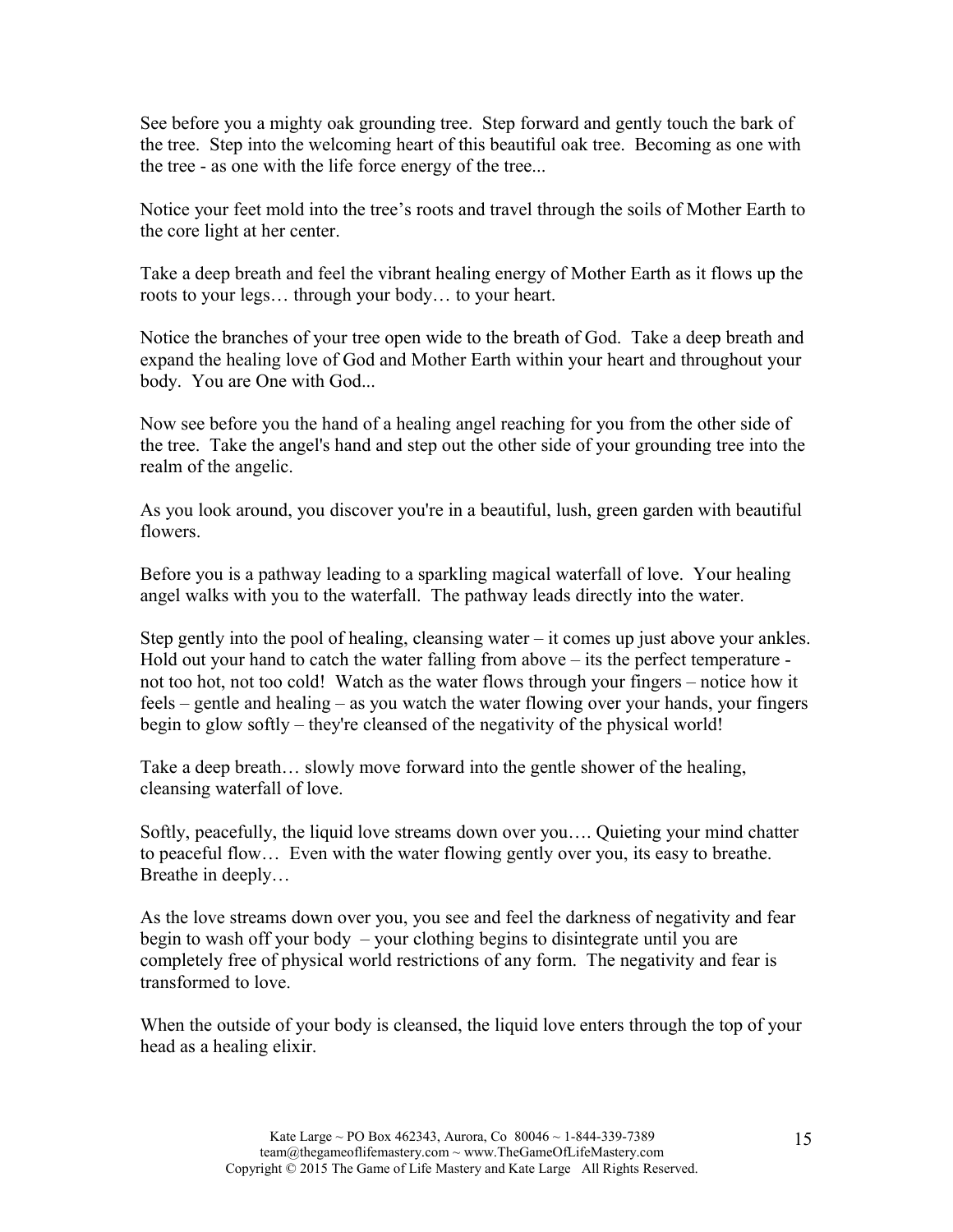Ever so gently this glowing liquid love flows down through your head, through your face and ears, into your neck – slowly, slowly flowing, healing as it travels – transmuting fear and negativity to love… The healing elixir flows through your shoulders simultaneously moving down through each of your arms into your fingers – healing the cells of your body! Brilliant light begins to emanate from your fingertips.

Then you feel the healing love slowly moving from your shoulders down through your chest and your back - Breathe deeply… slowly… down, down this healing warm, love energy flows… down your back and through your vital organs… to the bottom of your spine through the pelvic area to your thighs.

Slowly the healing energies of the water flows down through your legs to your knees. Breathe deeply…

As the healing energy moves down through your calves, you experience the exhilaration of love moving through your body. As the warm healing elixir moves into your ankles and feet, take a deep breath and allow the miracle of love to pulsate throughout your body.

Now you notice that not only are your fingertips glowing, but your entire body is glowing with brilliant light of love.

You are the love light of God incarnate. As you stand here beneath this magical miraculous waterfall of love and light, you experience the essence of who you truly are.

Breathe deeply... embrace this radiant, joyful feeling of love.

Breathe deeply, the gift of who you are  $-\alpha$  limitless spiritual being of limitless possibilities…

In this moment, you experience the perfection of you – perfect love, perfect health… cleansed and cleared of the negativity and fear of the physical world – whole and perfect in the true essence of your spiritual form.

You notice your vision is completely clear – no glasses, no contacts… your hearing is perfect – you hear the gentle slosh of the water and birds singing – your sense of smell is perfect – you smell the clean clear water and the gentle fragrance of the flowers.

You are love... pure, simple, unconditional... love...

You notice the path that led you into the pond… now leads you out. Slowly step out of the pool of water and hold up your arms. Healing angels place a velvety soft, snow white garment over your head to flow gently down your body.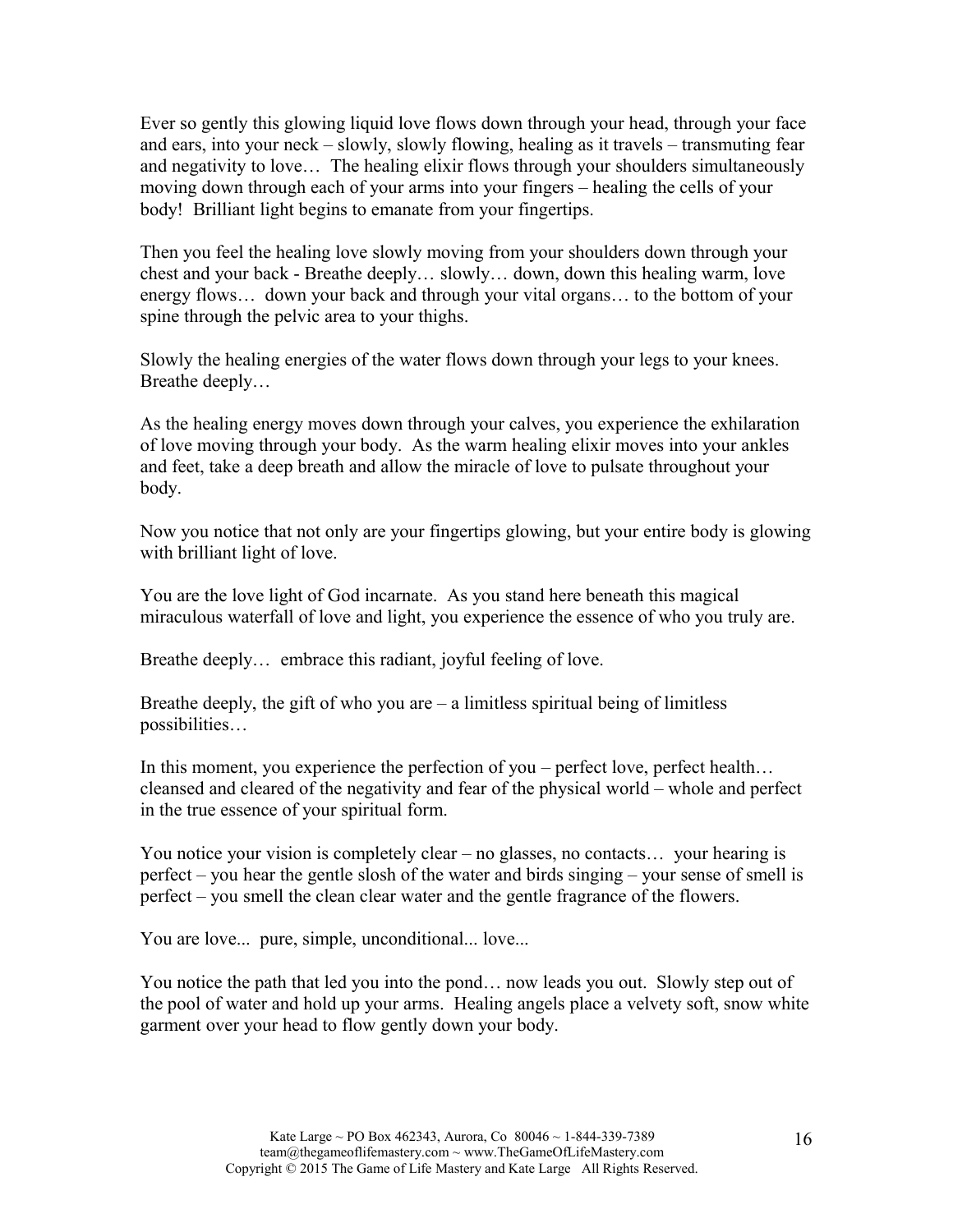Breathe in deeply… and embrace the feelings of complete freedom, joy and love that you are. There is only joy, love and light. Breathe deeply and graciously embrace all the love that is yours.

Love is the most powerful magnetic force in the universe - *you ARE Love!*

Its time to return to the physical world.... your healing angels walk with you, back to your grounding tree... bringing with you the power of love that you are....

Thank them for being with you...

Now lean into the heart of your grounding tree… Notice your feet mold into the tree's roots and travel through the soils of Mother Earth to the core light at her center.

Take a deep breath and feel the vibrant healing energy of Mother Earth as it flows up the roots to your legs… through your body… to your heart.

Step out of your grounding tree taking the joy of love with you – fully grounded and returned to the physical world.

## **Guided Journey Completed**

You've shifted into love source energy at the highest level possible for today. As you grow spiritually you'll be ascending your vibration higher and higher. This guided journey is in the Mastery Tool Library - titled: "Cleanse and Clear" under Guided Journey Meditations.

If you're feeling emotional, know that you've healed on a very deep level - and that the human body processes love by crying.... Drink lots of water to help your human body align with this higher vibration of love.

Prosperity mindset begins from deep within. To achieve a true prosperity energy, the shadows of your heart must go - and the only way to dissipate those shadows of fear is to bring in the light - bring in the light of love, joy and happiness.

We're so often told, "Seeing is Believing."

To truly transform our lives to something better - to stop struggling and bring our version of heaven on earth to our reality, we must "BE-lieve to See" - we must BE the energy we wish to experience to bring in the light to see through the darkness of this physical world.

Our human way of living is to focus on what we do NOT have.

The enlightened way to live our lives is to focus on and BE the energy of having already received what we want - when there is no sign of it in sight.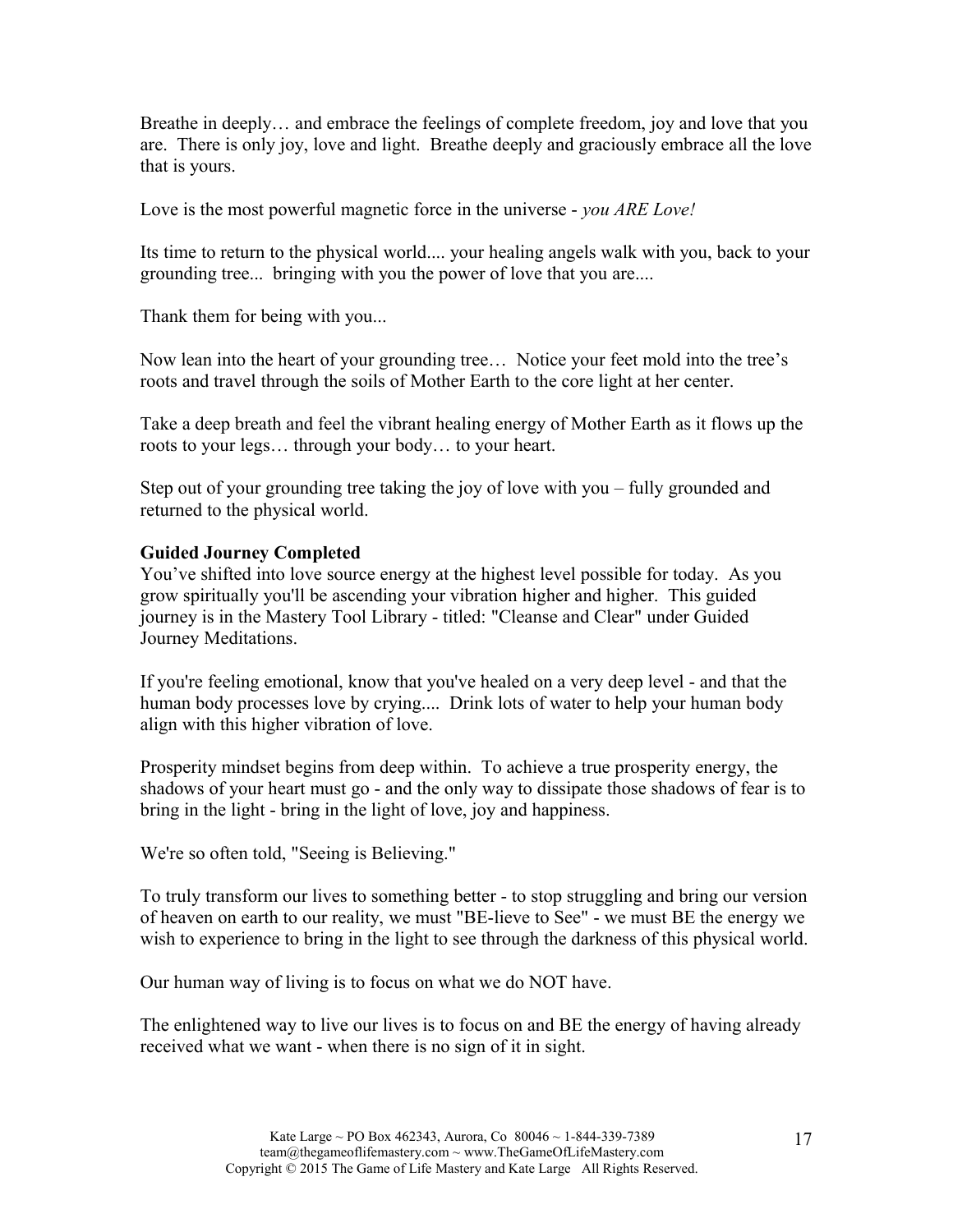Through the energy of love we take our power back and rewrite our neural pathways those subconscious records - and through that resurgence of empowered energy we experience a higher outcome - the results we long for.

## **Completion**

So... this completes our second class module... If you have questions, please raise your hand by pushing  $*2$  on your phone or you may type your question into the queue if you're on the web.

Re-writing your neural pathway to BE happy is a lifestyle. Do it every day, for 28 days and you'll have the neural pathway re-written! So... continue re-writing with your Happy Energy to fully believe you deserve to be happy. Ask yourself the Energy assessment questions that we talked about last week when you wake up in the morning - then reevaluate throughout the day to maintain the highest vibration of love possible. That information is in the Rewrite Your Neural Pathway pdf file in the Mastery Tool Library and we did experience that last week in our call.

Use the Jumpstart Your Power exercise The Shift Your Energy meditation or any other tool that you are drawn to that's in the Mastery Tool Library or that you already have to help you maintain the love vibration. Use music - music that makes you feel good as a love energy trigger tool to recapture the love energy vibration you wish to BE in and activate the essence of love within you!

Before falling asleep at night, invite your worry angel to join you and visualize giving him your worries anytime during the day when you discover yourself worrying - keep him employed! There is nothing sadder than an unemployed Worry Angel!

Your homework for next week is to read chapter seven of The Game of Life Workbook and complete the Inside Assignments for that chapter.

REMEMBER - if you don't complete all the inside assignments, do not beat yourself up, simply do the best you can - and the universe will bend time to make sure you get what you need for the day.

**The most important thing for you to do is maintain your energy** - the class calls, digital downloads, workbook and the inside assignments will support you to do this - but you may only need one at a time to manage maintaining your love or above vibration.

Our next class module call will be next Tuesday at 6pm MT.

If you haven't already, please post how you were introduced to Florence in the private Facebook community and post any questions that may come up for you between now and next Tuesday.